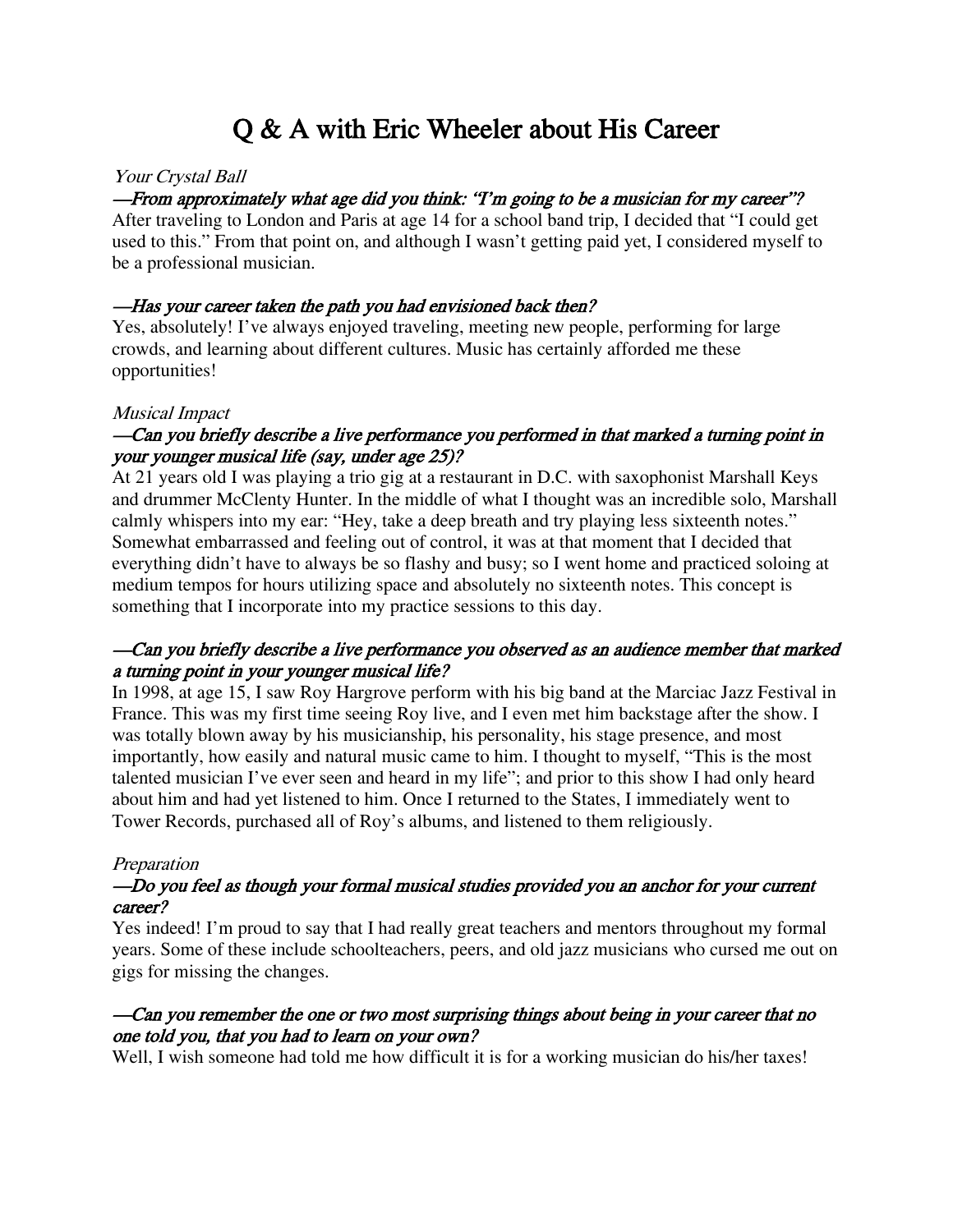#### Likes and Dislikes

## —What's the best part of your current, music-related career?

The best part is traveling and performing with musicians that inspired me during my formal years, and then sharing this gained knowledge with young aspiring musicians. I'm very passionate about keeping this music alive!

#### —What's the worst part?

I'm very thankful that I've been able to make a living performing music, so I can honestly say that there is no worst part of my music-related-career.

## Ups and Downs

# —Name up to five people who inspired and/or made a pronounced difference in achieving your musical goals—and in a brief phrase, tell why for each. (We'll take for granted that you have to leave out many, many other deserving names.)

- Cheryl Wheeler My mother has always been my biggest influence simply for being the most positive, loving, and supportive person in my life!
- Carolyn Kellock My high school bass instructor was a no-nonsense teacher who always kept great records and held me fully accountable for work.
- Davey Yarborough My very first jazz who teacher introduced to me the history and fundamentals of jazz, which would no doubt help to prepare me for a professional career.
- Jeff Weisner, another one of my high school bass instructors who was relatively young and a member of the National Symphony Orchestra. This experience was very influential to me as he was only about ten years older than me at the time and had established himself as one the best bass players in the D.C. area. His expertise at such a young age made my musical dreams and goals seem much more attainable.

# —Don't name—but loosely describe—how one or more persons discouraged you from being a musician (or from entering your current music-related career).

I've had a few friends and family discourage me from pursuing a career in music. Their main issue with entering the music business was the financial instability that I may experience. My response was always "Well, if I'm passionate and hardworking, I'll be one of the best at what I do; and money won't be an issue!"

## Favorite Recordings

## —Name up to three, single-CD recordings that you think everyone on earth should own. (Artist, Title, Label would be great....)

- Miles Davis, *Kind of Blue* (Columbia)
- John Coltrane,  $A \text{ Love Supreme (Impulse)}$
- A Tribe Called Quest, The Low End Theory (Jive)

## —Name up to three more that simply provide you great personal listening pleasure every time you hear them.

- Roy Hargrove, *Ear Food* (Universal)
- Charlie Parker, *Charlie Parker With Strings* (Verve)
- Jay Z, The Blueprint 2: The Gift and the Curse (Roc-A-Fella)